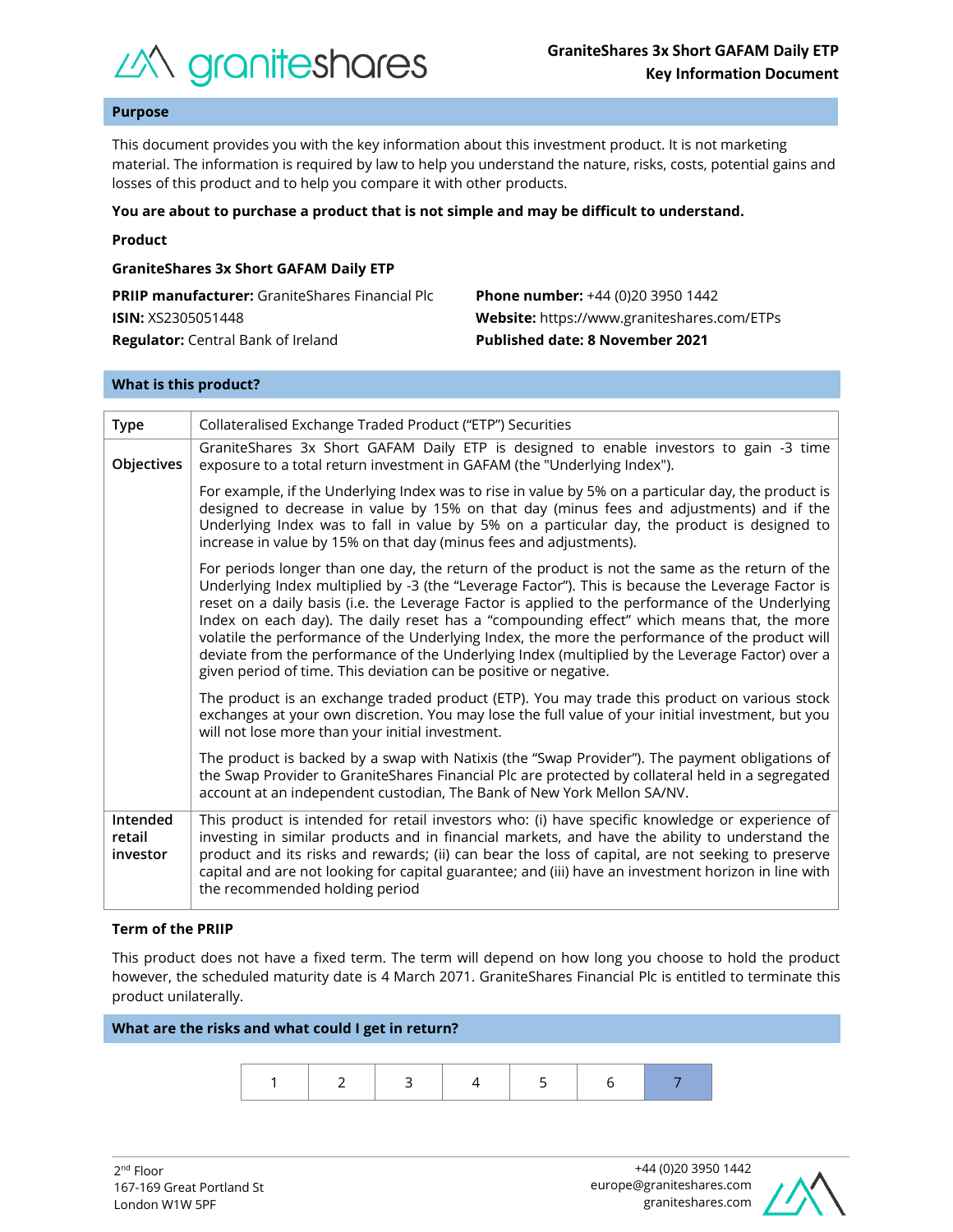

Lower Risk Higher Risk

The risk indicator assumes you hold the product for 1 day. The actual risk can vary significantly if you hold the product for a longer timeframe and you may get back less. You may not be able to sell your product easily, or may have to sell at a price that significantly impacts on how much you get back.

The summary risk indicator is a guide to the level of risk of this product compared to other products. It shows how likely it is that the product will lose money because of movements in the markets or because we are not able to pay you.

We have classified this product as 7 out of 7, which is the highest risk class.

This rates the potential losses from future performance at a very high level, and poor market conditions are very likely to impact the performance. This product does not include any protection from future market performance, so you could lose some or all of your investment. If we are not able to pay you what is owed, you could lose your entire investment.

**Be aware of currency risk.** If you receive payments in a currency different to that of your home jurisdiction, the final return you will get will depend on the exchange rate between the two currencies. This risk is not considered in the indicator shown above.

## **Performance Scenarios**

The figures shown include all the costs of the product itself but may not include all the costs that you pay to your advisor or distributor or broker. The figures do not take into account your personal tax situation, which may affect how much you get back.

This table shows the money you could get back over the recommended holding period, under different scenarios, assuming that you invest \$10,000.

The scenarios shown illustrate how your

| Investment \$10,000 |                                                   |                 |
|---------------------|---------------------------------------------------|-----------------|
|                     |                                                   | One (1) day     |
| <b>Scenario</b>     |                                                   | (Recommended    |
|                     |                                                   | holding period) |
| <b>Stress</b>       | What you might get back after costs               | \$6136.51       |
| <b>Scenario</b>     | Average return (%)                                | $-38.63%$       |
| <b>Unfavourable</b> | \$9563.81<br>What you might get back after costs  |                 |
| <b>Scenario</b>     | Average return (%)                                | $-4.35%$        |
| <b>Moderate</b>     | What you might get back after costs               | \$9962.16       |
| <b>Scenario</b>     | Average return (%)                                | $-0.37%$        |
| <b>Favourable</b>   | \$10295.56<br>What you might get back after costs |                 |
| <b>Scenario</b>     | Average return (%)                                | 2.96%           |

investment could perform. You can compare them with the scenarios of other products. The scenarios presented are an estimate of future performance based on evidence from the past on how the value of this investment varies and are not an exact indicator. What you get will vary depending on how the market performs and how long you keep the investment. The stress scenario shows what you might get back in extreme market circumstances, and it does not take into account the situation where we are not able to pay you.

## **What happens if GraniteShares Financial Plc is unable to pay out?**

The product is not protected by the Irish Deposit Guarantee Scheme or any other investor compensation or guarantee scheme. This means that if GraniteShares Financial Plc is unable to pay out, you may lose all of your investment. Since the ability of GraniteShares Financial Plc to pay out depends on receiving amounts due under the product from the Swap Provider, the Swap Provider provides assets daily to a segregated account as collateral for such obligations with a value equal to or in excess of the value of the daily price of the product. If the Swap Provider is unable to pay GraniteShares Financial Plc, its ability to pay out will be limited to the amounts realised from such collateral, as further explained in the Prospectus.

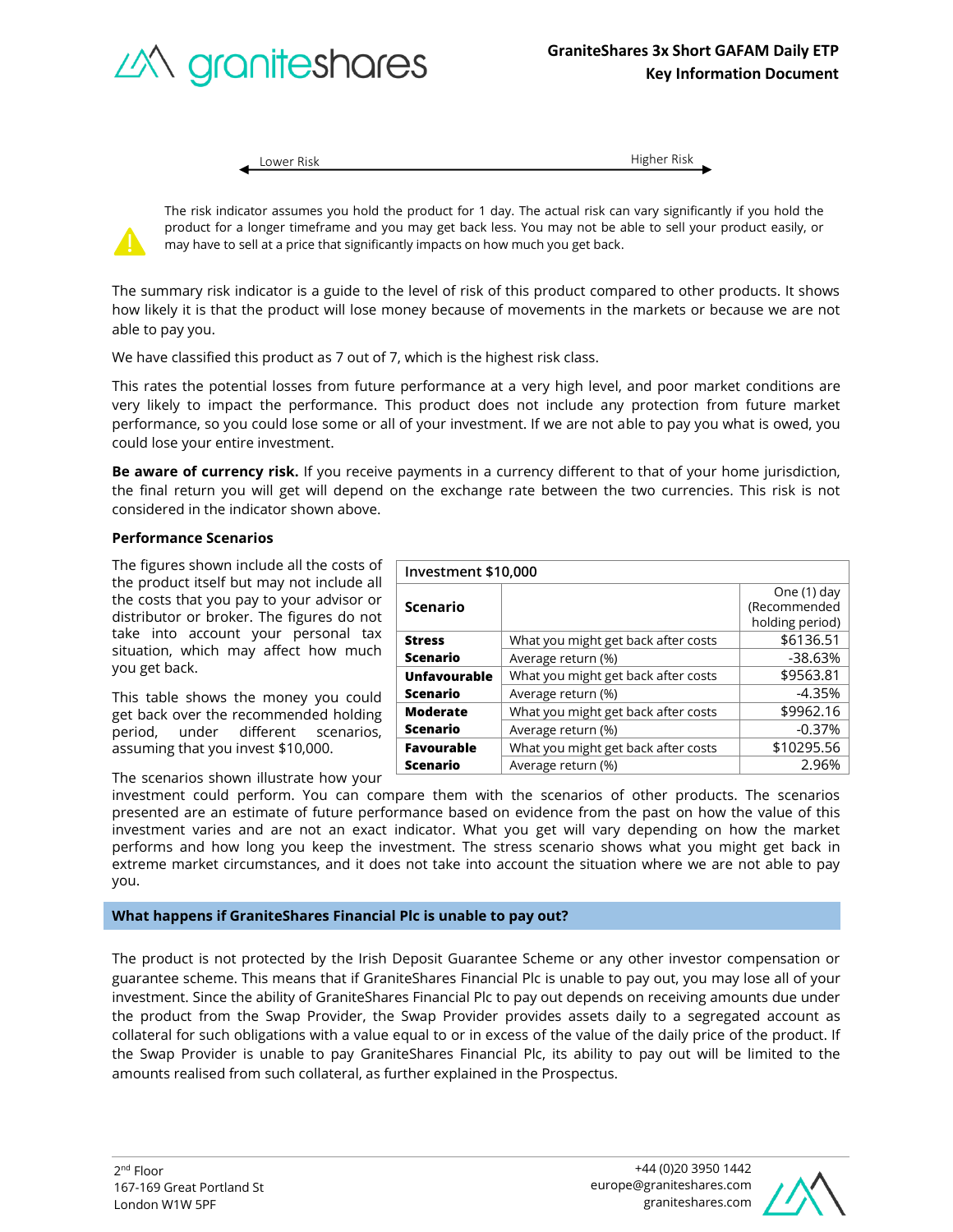

### **What are the costs?**

### **Costs over time**

The Reduction in Yield (RIY) illustrates the impact the total costs you pay may have on your investment return. The total costs take into account one-off, ongoing and incidental costs.

The amounts shown here are the cumulative costs of the product itself, for the recommended holding period, and assume you invest \$10,000. The figures are estimates and may change in the future.

| Investment \$10,000             | If you cash in after one (1) day |  |
|---------------------------------|----------------------------------|--|
| <b>Total costs</b>              | \$ 0.73                          |  |
| Impact on return (RIY) per year | 2.65 %                           |  |

The person selling you or advising you about this product may charge you other costs. If so, this person will provide you with information about these costs and show you the impact that all costs will have on your investment over time.

#### **Composition of costs**

The table below shows:

- the impact each year of the different types of costs on the investment return you might get at the end of the recommended holding period;
	- The meaning of the different cost categories.

| This table shows the impact on return per year |                                |       |                                                                                            |
|------------------------------------------------|--------------------------------|-------|--------------------------------------------------------------------------------------------|
| One-off<br>costs                               | Entry costs                    | 0.00% | The impact of the costs you pay when entering your investment                              |
|                                                | Exit costs                     | 0.00% | The impact of the costs of exiting your investment                                         |
| Ongoing<br>costs                               | Portfolio<br>transaction costs | 1.66% | The impact of the costs of us buying and selling underlying investments for the<br>product |
|                                                | Other ongoing<br>costs         | 0.99% | The impact of the costs that we take each year for managing your investments               |
| Incidental<br>costs                            | Performance fee                | 0.00% | There is no performance fee.                                                               |
|                                                | Carried interests              | 0.00% | There are no carried interests                                                             |

## **How long should I hold the product and can I take my money out early?**

Recommended holding period: One (1) day

Holding this product for more than one day is likely to result in a return which is different than -3 times the return of the Underlying Stock over that holding period. The compounding effect may have a positive or negative impact on the product's return, but tends to have a negative impact the higher the volatility of the Underlying Stock.

### **How can I complain?**

Complaints about the product, the conduct of GraniteShares and/or the person advising on, or selling the product, may be made:

- in writing: GraniteShares Ltd., Aldwych House, 71-91 Aldwych, London WC2B 4HN
- via email: at europe@graniteshares.com; or
- on our website: https://www.graniteshares.com/ETPs

Please include as much detail as possible about your complaint, along with your name, address, contact number and a convenient time for us to call you to discuss your complaint.